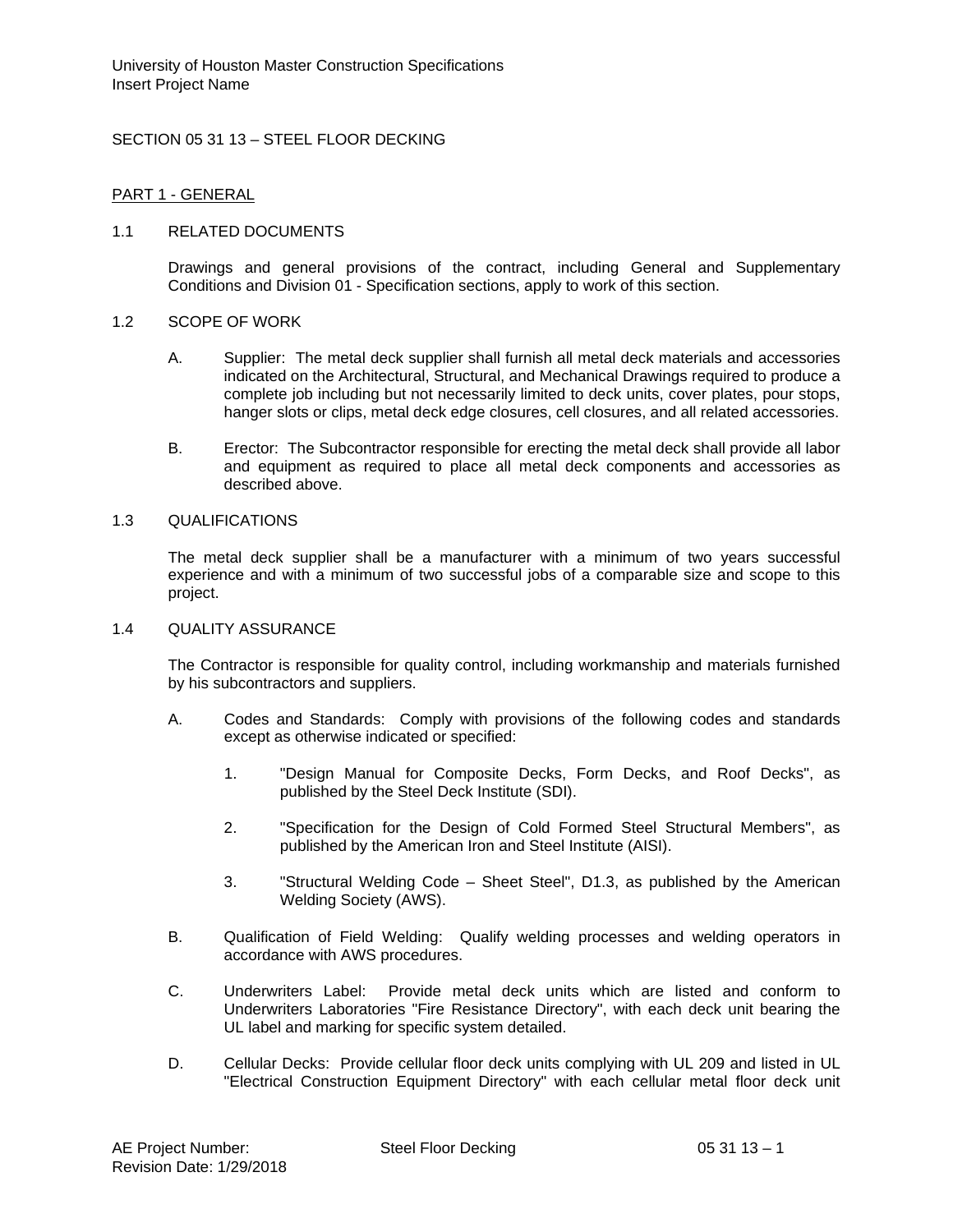bearing UL labels and marking. Provide units which will permit use of standard header ducts and outlets for electrical distribution systems.

### 1.5 SUBMITTALS

- A. Product Certification: Submit manufacturer's specifications and installation instructions for each type of deck specified. Also submit a certificate of product compliance with SDI Standards as specified.
- B. Shop Drawings: Submit detailed shop drawings showing type of deck, complete layout, attachment details, closures, edge strips, pans, deck openings, special jointing, supplementary framing, and all other accessories.
- C. Calculations: If the submitted deck does not comply with the minimum properties shown on the drawings, the metal deck manufacturer shall submit design calculations sealed by a registered professional engineer in the state where the project is located verifying compliance with the specifications for all load and span conditions shown on the drawings.
- D. Welding Certificates: Submit Copies of certificates for welding procedures and personnel.

# PART 2 - PRODUCTS

## 2.1 GENERAL REQUIREMENTS

- A. See the drawings for location of metal deck types and for depth of deck, design deck properties, design deck yield strength, concrete type, total slab thickness, slab reinforcing, and design superimposed loads. The average rib width to depth of deck ratio shall be greater than or equal to 2.0. The deck properties specified are the values used for the design of the deck shown on the drawings. Provide deck with the depth as noted and other properties equal to or greater than the values stated on the drawings except that a deck with properties less than those stated, other than depth, may be used provided that the deck manufacturer take responsibility for the design of the deck. The design shall include the ability to carry the construction dead loads and design superimposed loads indicated for all the spans shown on the drawings and to meet all performance criteria as specified by the SDI. Fabricate panels, with integrally embossed or raised pattern ribs and interlocking side laps, to comply with "SDI Specifications and Commentary for Composite Steel Floor Deck".
- B. Acceptable manufacturers include the following

ASC Steel Deck Canam Steel Corp. CMC Joist and Deck Steel Dynamics, Inc. **Cordeck** DACS, Inc. Marlyn Steel Decks, Inc. Roof Deck, Inc. Valley Joist/Div. Ebsco Industries, Inc. Verco Manufacturing Co.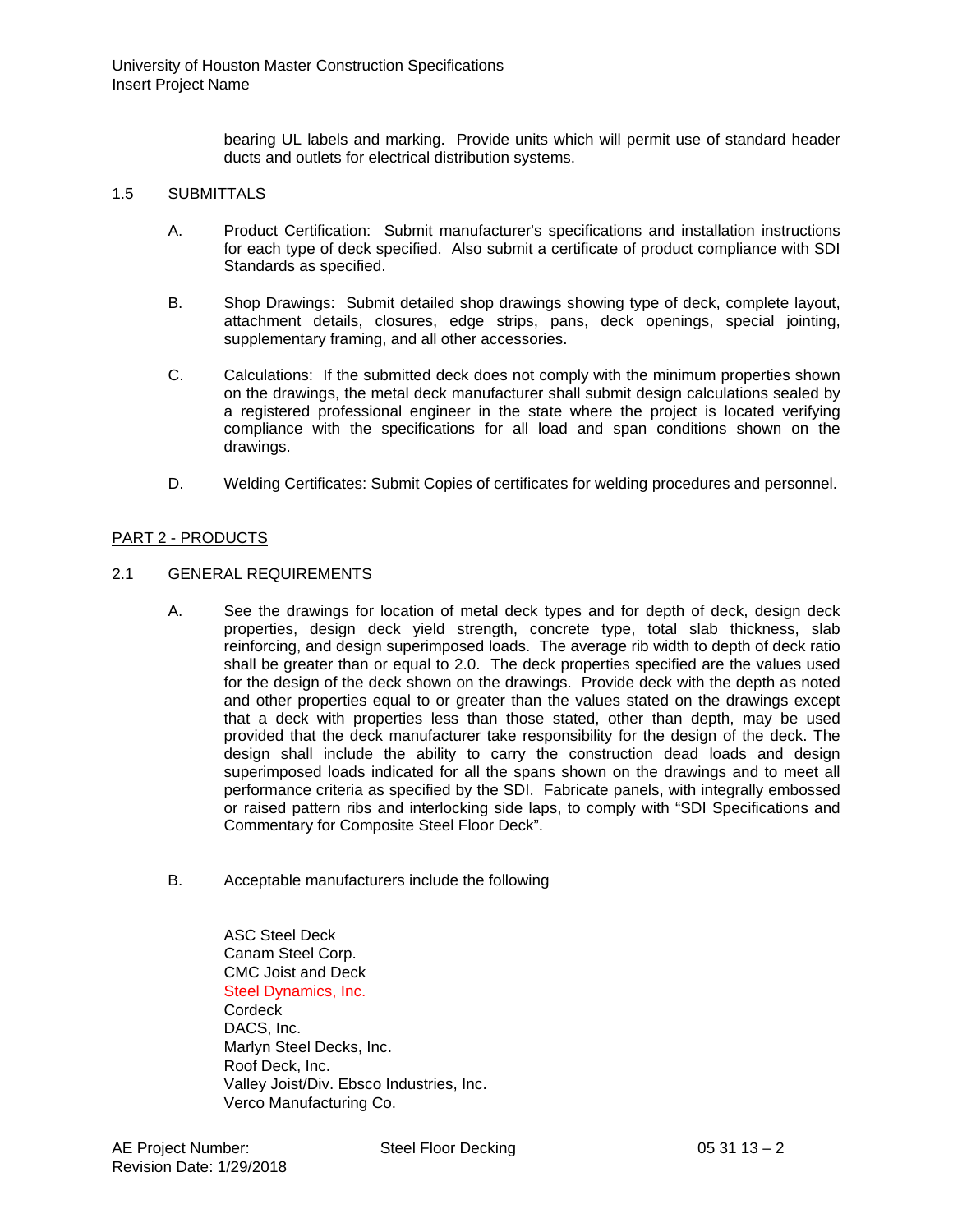University of Houston Master Construction Specifications Insert Project Name

> Vulcraft/Div. Nucor Corp. Wheeling Corrugating Co.

Other manufacturers may be used only with Architect/Engineer approval.

### 2.2 GRADE OF STEEL

Composite metal deck shall be cold formed from steel sheets conforming to ASTM A611 Grade C or D or ASTM A653, Structural Steel Grade, with a minimum yield strength as stated on the drawings but not less than 33 ksi. The delivered thickness of the uncoated steel shall not be less than 95% of design thickness. Sheet metal accessories shall conform to the same material specification as the deck product.

#### 2.3 FINISH

- A. Galvanized: Composite metal deck shall be galvanized with a protective zinc coating conforming to ASTM A653 G90.
- B. Phosphatized Painted: Composite metal deck shall be phosphatized painted with the steel chemically cleaned of all oil, grease and dirt and then phosphate coated. The deck shall then receive a two coat baked-on primer on the bottom side. The contractor shall be responsible for protecting the deck from excessive oxidation that would materially reduce the concrete bond strength or decrease the strength of the deck.
- C. Galvanizing Repair Paint: High zinc-dust content paint for repair of damaged galvanized surfaces complying with Department of Defense Specifications DOD-P-21035.

## 2.4 RELATED PRODUCTS

- A. Flexible Closure Strips: Provide manufacturers standard vulcanized closed cell, synthetic rubber.
- B. Acoustic Sound Barrier Closures: Provide manufacturers standard mineral fiber closures.

### 2.5 FABRICATION

- A. Metal Deck Spans: The deck properties shown on the drawings are selected so that the spans do not exceed the maximum clear spans with unshored construction as required by SDI criteria unless indicated otherwise on the drawings. The deck manufacturer shall be responsible for supplying a deck that meets that criterion. Where possible, all metal deck shall extend over three or more spans. Simple span deck will not be permitted unless it is shored at midspan. Any additional concrete topping specified over the composite slab shall be placed after the slab has reached 75% of its design strength.
- B. Cellular Composite Units: Fabricate cellular metal floor deck units with top fluted section cells combined on a lower flat plate and interlocking side laps.
- C. Metal Cover Plates Cellular Deck: Fabricate metal cover plates for end abutting floor deck units of not less than same thickness as decking, formed to match contour of deck units.
- D. Cell Closure at Ends of Metal Deck Flutes: Fabricate metal closure strips of not less than 0.0358" minimum (20 gage) cold formed sheet steel. Form to provide tight fitting cell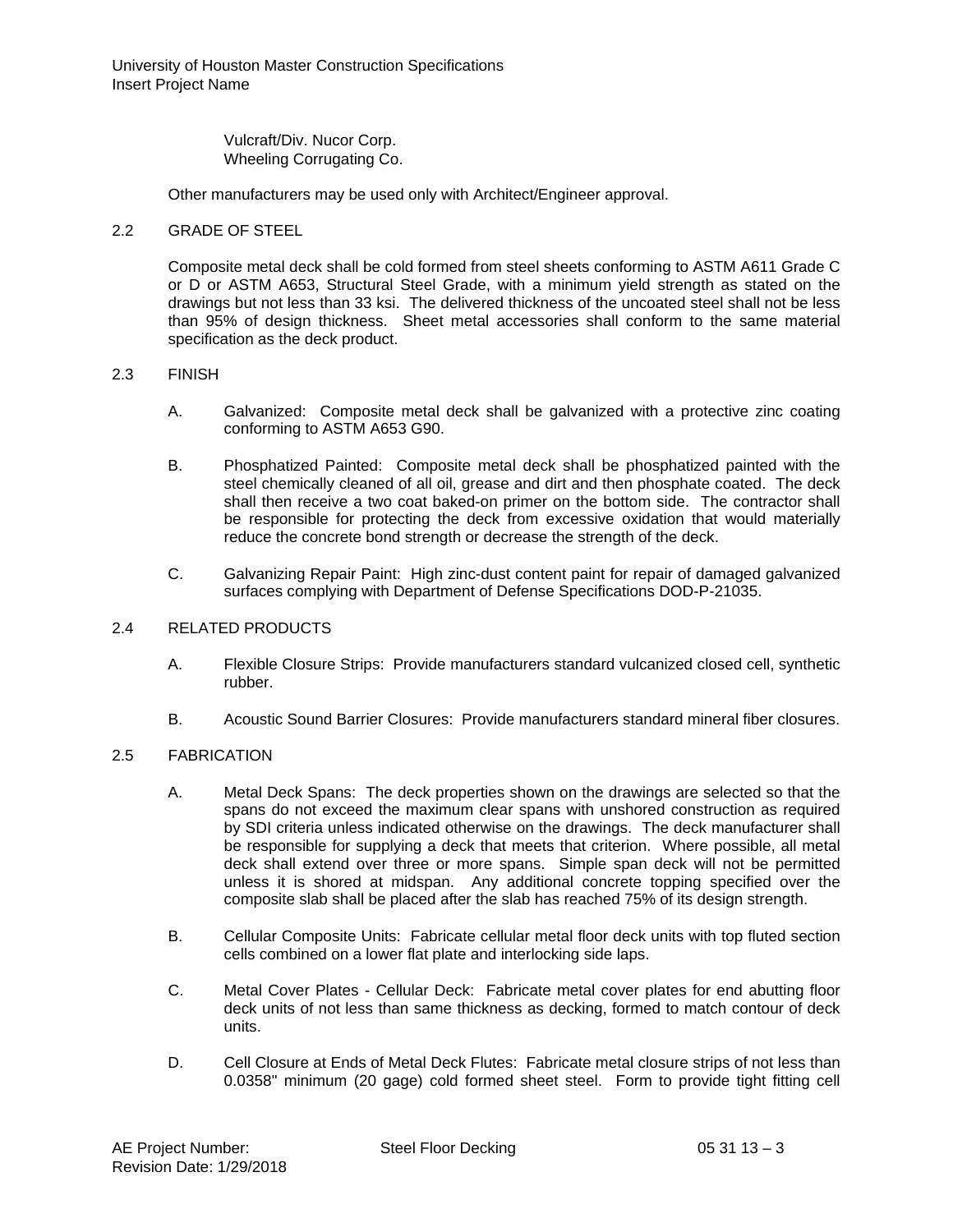closures at open ends of cells or flutes to prevent wet concrete from leaking through open cells.

E. Pour Stop Closures at Slab Edges: Provide sheet metal pour stop closures at all slab edges, columns, walls, and openings unless steel angles or bent plates are specified in details on the drawings. The closures shall be fabricated from light gage steel not less than the thickness shown in the table below when the slab edge is parallel to the deck span. Provide a return lip on the vertical leg in accordance with the SDI Design Manual. The overhang dimension is measured from the edge of the flange to the edge of the slab.

| Overhang       | $0" - 2"$ | $2" - 4"$ | $4" - 6"$ | $6 - 8$ | $8" - 10"$ |
|----------------|-----------|-----------|-----------|---------|------------|
| Slab Thickness |           |           |           |         |            |
| 5.25           | 18        | 16        | 14        | 12      | 10         |
| 6.25           | 16        | 14        | 12        | 12      | 10         |
| 6.5            | 16        | 14        | 12        | 12      | 10         |
| 8.0            | 12        | 12        | 10        | 10      | ΝA         |
|                |           |           |           |         |            |

## 2.6 COMPOSITE SLAB REINFORCEMENT

See drawings for reinforcement in composite slabs. See Section [03300] [03 30 00], "Cast-in-Place Concrete", for minimum reinforcement requirements.

### 2.7 OPENINGS IN METAL DECK

For unframed openings, provide block out in slab for opening with deck uncut. Cut deck at opening after concrete has reached 75% of its design strength. See Section 03 30 00, "Cast-in-Place Concrete", for reinforcing in the slab around all unframed openings in metal deck that are greater than 10" in width in either direction.

### 2.8 CHLORIDE ADMIXTURES

The use of admixtures in concrete containing chloride salts shall not be permitted for metal deck concrete.

# 2.9 EXTRA CONCRETE REQUIRED BY DECK DEFLECTION

The General Contractor shall include in his bid additional concrete required for metal deck slabs to account for deck deflection.

#### PART 3 - EXECUTION

#### 3.1 INSTALLATION

- A. General: Install deck units as accessories in accordance with manufacturers recommendations and approved shop drawings, and as specified herein:
	- 1. Place deck units on supporting framework and adjust to final position with ends accurately aligned and bearing 1 1/2" minimum on supporting members before being permanently fastened. Do not stretch or contract side lap interlocks.
	- 2. Place deck units in straight alignment for entire length of run of cells and with close alignment between cells at ends of abutting units.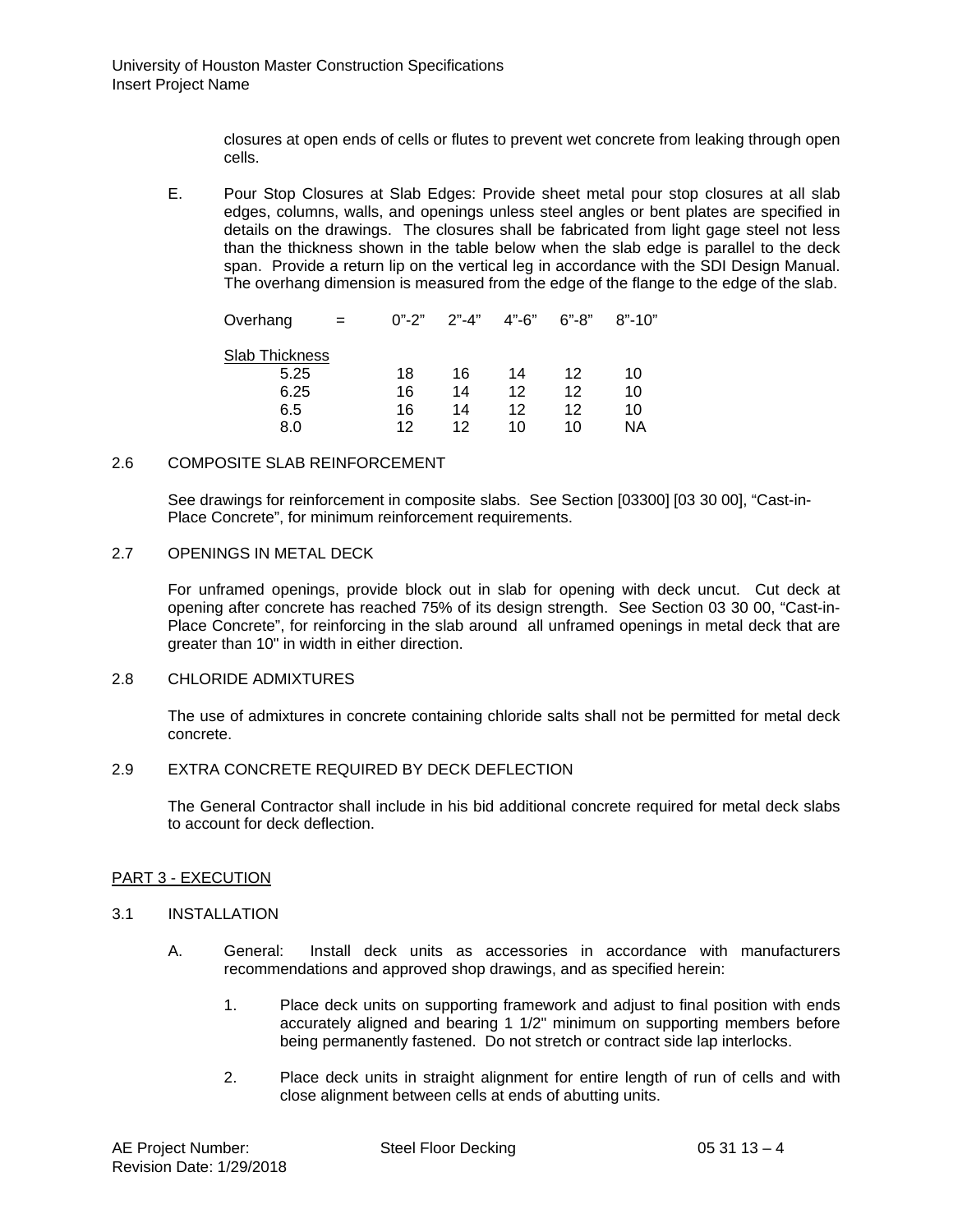- 3. Place deck units flat and square, secured to adjacent framing without warp or excessive deflection.
- 4. Do not place deck units on concrete supporting structure until concrete has cured and is dry.
- 5. Coordinate and cooperate with structural steel erector in locating decking bundles to prevent overloading of structural members.
- B. Attachment of Composite Deck:
	- 1. Typical Welding of Deck: Metal deck units shall be welded to the structural support members with 5/8"  $\phi$  puddle welds at each end of sheet and each intermediate support at each low flute, unless more frequent attachment is specified on the drawings. Where two deck units abut each other, each unit shall be so welded. Puddle welds may be replaced with welded shear studs when applicable. The Contractor is responsible for temporary deck fastening to meet OSHA requirements to use the floor deck unit as a storage or working platform before final attachment is installed.
	- 2. Side Laps: Unless noted otherwise on the drawings, side laps of adjacent units shall be fastened by welding (1-1/2 inch long), sheet metal screws (No. 10 or larger) or button punching at maximum intervals not exceeding the lesser of ½ of the span or 36".
	- 3. Welding to Girder: Metal deck units shall be welded to girders (steel framing that is parallel to span of deck) with 5/8" ø puddle welds at 12" o.c. If the metal deck is not continuous across the girder, the deck on each side of the girder shall each be welded to the girder with 5/8" ø puddle welds at 12" o.c.
	- 4. Welding Washers: Welding washers shall be used when welding steel deck units less than 0.028" thickness.
	- 5. Welding of Composite Deck used on Roof: In addition to the minimum attachment specified above, typical areas of the roof deck shall be welded to resist the net uplift pressures as specified in the General Notes on the drawings
	- 6. Minimum Bearing: Provide a minimum deck bearing of 1 1/2" over all supports with butted end joints.
	- 7. Cellular Decks: Keep the interiors of cells that will be used as raceways free of welds or screw edges having sharp points or edges.
- C. Welding Requirements: Comply with AWS requirements and procedures for manual shielded metal arc welding, appearance and quality of welds, and methods used in correcting welding work.
- D. Cutting and Fitting: Cut and neatly fit deck units and accessories around other work projecting through or adjacent to the decking.
- E. Reinforcement at Openings: Provide additional metal reinforcement and closure pieces as required for strength, continuity of decking, and support of other work.